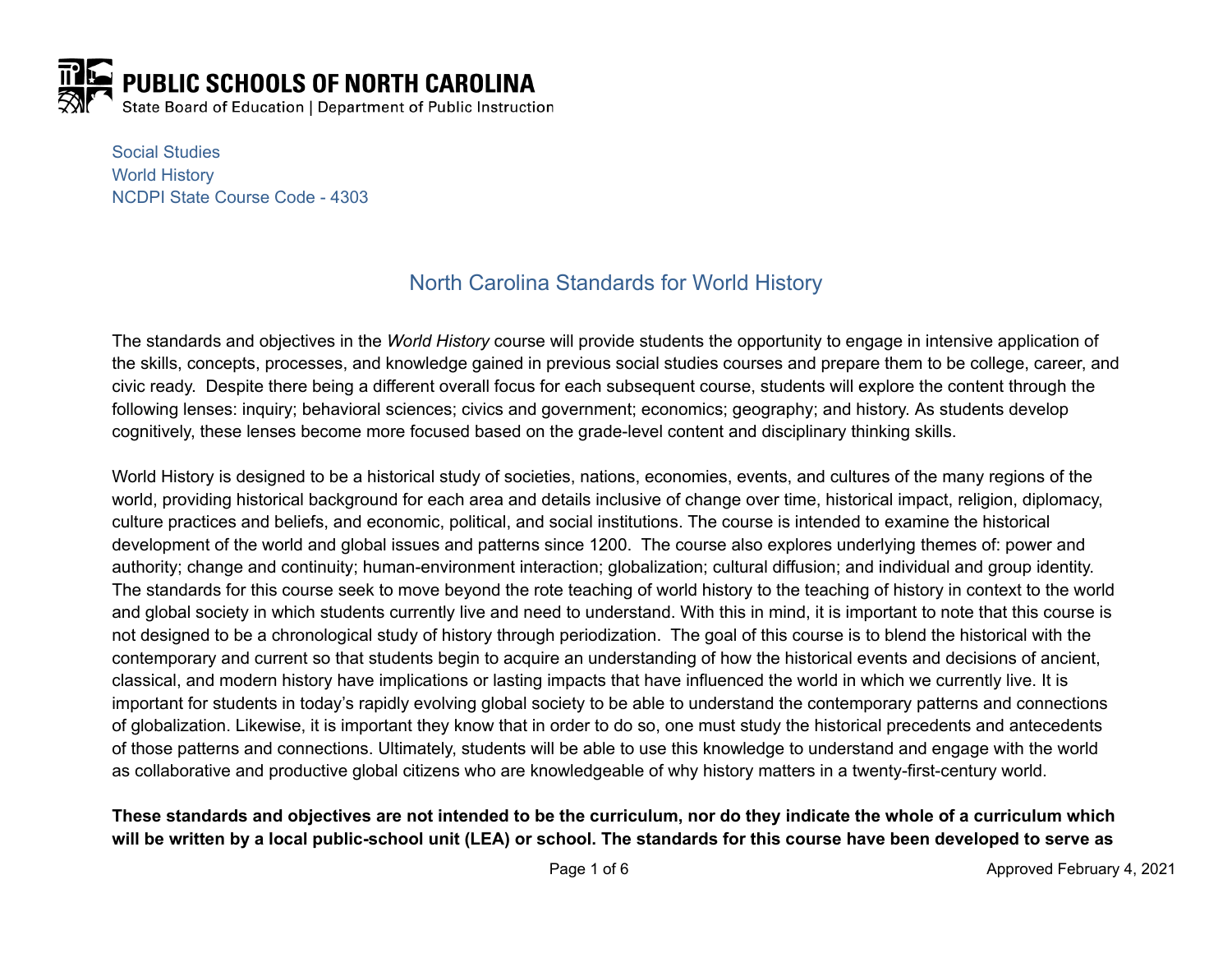#### North Carolina Standards for World History

the framework which will guide each LEA in the development of the curriculum for their standard and honors level World History courses. The standards of this course are conceptual in nature and have been organized around five disciplinary strands and a skill strand designed to promote inquiry. Every student following the North Carolina Standard Course of Study for Social Studies will engage in rigorous academic courses inclusive of multiple ideas, viewpoints, and perspectives that prepare them with the knowledge, understanding, and skills needed to productively live and engage in a multicultural **and globally competitive society.**

Note: The Inquiry Strand is a content-neutral strand that focuses on the skills necessary for students to improve their critical thinking. The Inquiry Strand comes first in the standards document because the skills outlined can and should be applied within all content in the course. The content strands are arranged alphabetically, and each represents a different social studies lens through which students should access the content.

| <b>Inquiry 9-12</b>                                                                                                                    |                                                                                                          |
|----------------------------------------------------------------------------------------------------------------------------------------|----------------------------------------------------------------------------------------------------------|
| The Inquiry Indicators are meant to be used in concert with the content standards in any strand for each grade in the 9-12 grade band. |                                                                                                          |
| Teachers should be encouraged to use these indicators in every grade level.                                                            |                                                                                                          |
| Because there is no set number of indicators that should be used in any grade level, the intent is that by the end of all high school  |                                                                                                          |
| courses students will have been exposed to the skills essential to developing critical thinking in social studies. For this to occur,  |                                                                                                          |
| students must be exposed to inquiry indicators in each grade.                                                                          |                                                                                                          |
| Category                                                                                                                               | <b>Indicator</b>                                                                                         |
| Apply the inquiry                                                                                                                      | <b>I.1.1 Compelling Questions</b>                                                                        |
| models to analyze and                                                                                                                  | Identify issues and problems in social studies.<br>$\bullet$                                             |
| evaluate social studies                                                                                                                | Formulate questions based upon disciplinary concepts.<br>$\bullet$                                       |
| topics and issues in                                                                                                                   | <b>I.1.2 Supporting Questions</b>                                                                        |
| order to communicate                                                                                                                   | Identify related issues and problems related to the compelling question.                                 |
| conclusions and take                                                                                                                   | Formulate supporting questions.<br>$\bullet$                                                             |
| informed actions.                                                                                                                      | <b>I.1.3 Gathering and Evaluating Sources</b>                                                            |
|                                                                                                                                        | Locate credible primary and secondary sources.<br>$\bullet$                                              |
|                                                                                                                                        | Identify a variety of primary and secondary sources in support of compelling and supporting              |
|                                                                                                                                        | questions.                                                                                               |
|                                                                                                                                        | Summarize the central ideas and meaning of primary and secondary sources through the use of<br>$\bullet$ |
|                                                                                                                                        | literacy strategies.                                                                                     |
|                                                                                                                                        | Determine the origin, context, and bias of primary and secondary sources.<br>$\bullet$                   |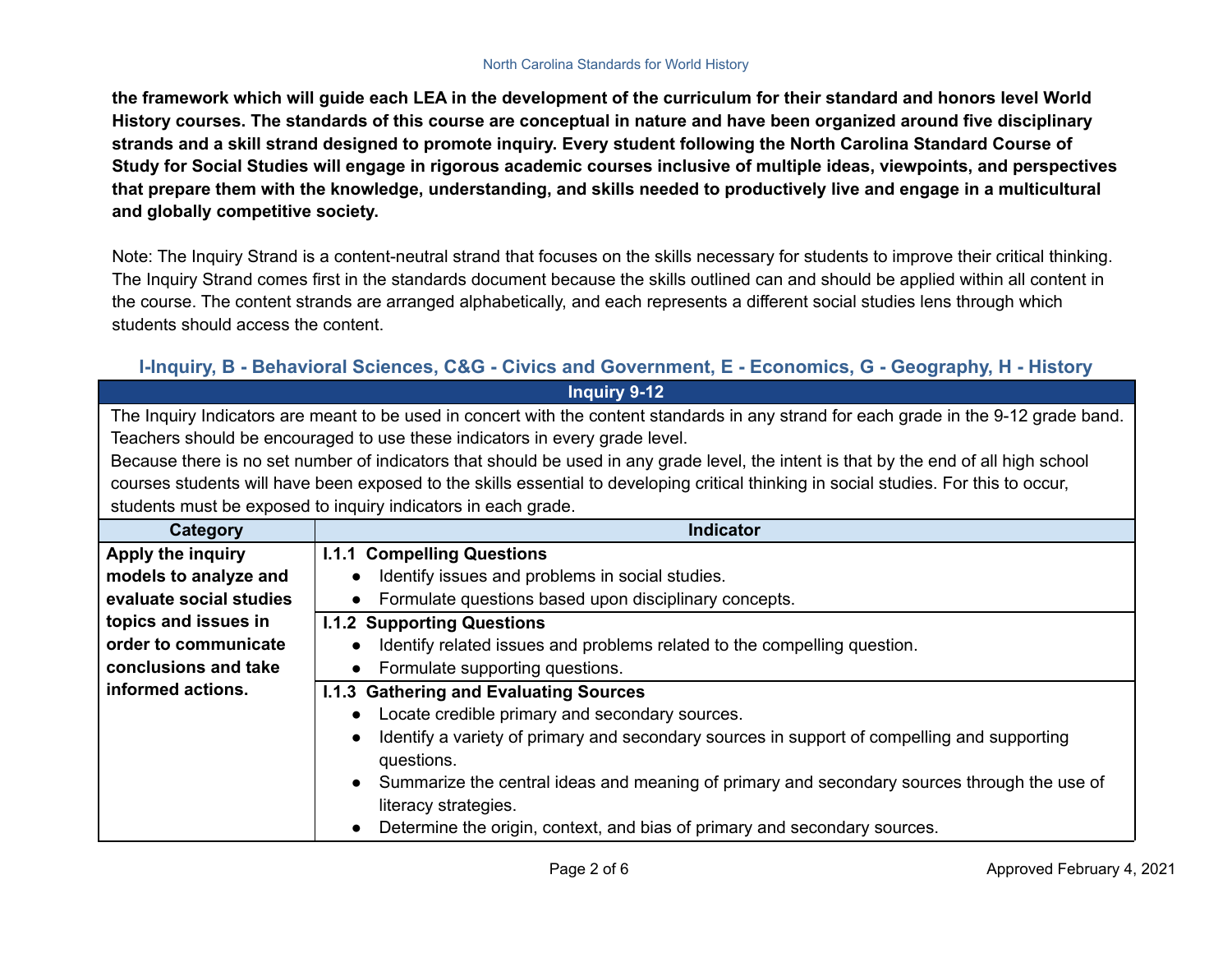North Carolina Standards for World History

| $\bullet$ | Differentiate between facts and interpretation of sources.                                                    |
|-----------|---------------------------------------------------------------------------------------------------------------|
|           | Evaluate competing historical narratives and debates among historians.                                        |
|           | <b>I.1.4 Developing Claims and Using Evidence</b>                                                             |
|           | Analyze data from charts, graphs, timelines, and maps.                                                        |
|           | Analyze visual, literary, and musical sources.                                                                |
|           | Examine change and continuity over time.                                                                      |
|           | Analyze causes, effects, and correlations.                                                                    |
|           | Determine the relevance of a source in relation to the compelling and supporting questions.                   |
|           | <b>I.1.5 Communicating Ideas</b>                                                                              |
|           | Construct written, oral, and multimedia arguments.                                                            |
|           | Support arguments with evidence and reasoning while considering counterclaims.                                |
|           | Use proper formatting in citing sources for arguments.                                                        |
|           | Develop new understandings of complex historical and current issues through rigorous academic<br>discussions. |
|           | Participate in rigorous academic discussions emphasizing multiple viewpoints in which claims and              |
|           | evidence are acknowledged, critiqued, and built upon in order to create new understandings of                 |
|           | complex historical or current issues.                                                                         |
|           | I.1.6 Taking Informed Action                                                                                  |
|           | Generate ideas through which the inquiry facilitates change.                                                  |
|           | Devise a plan to enact change based on the results of the inquiry.                                            |
|           | Organize and take individual or collaborative action in order to effect change and inform others.             |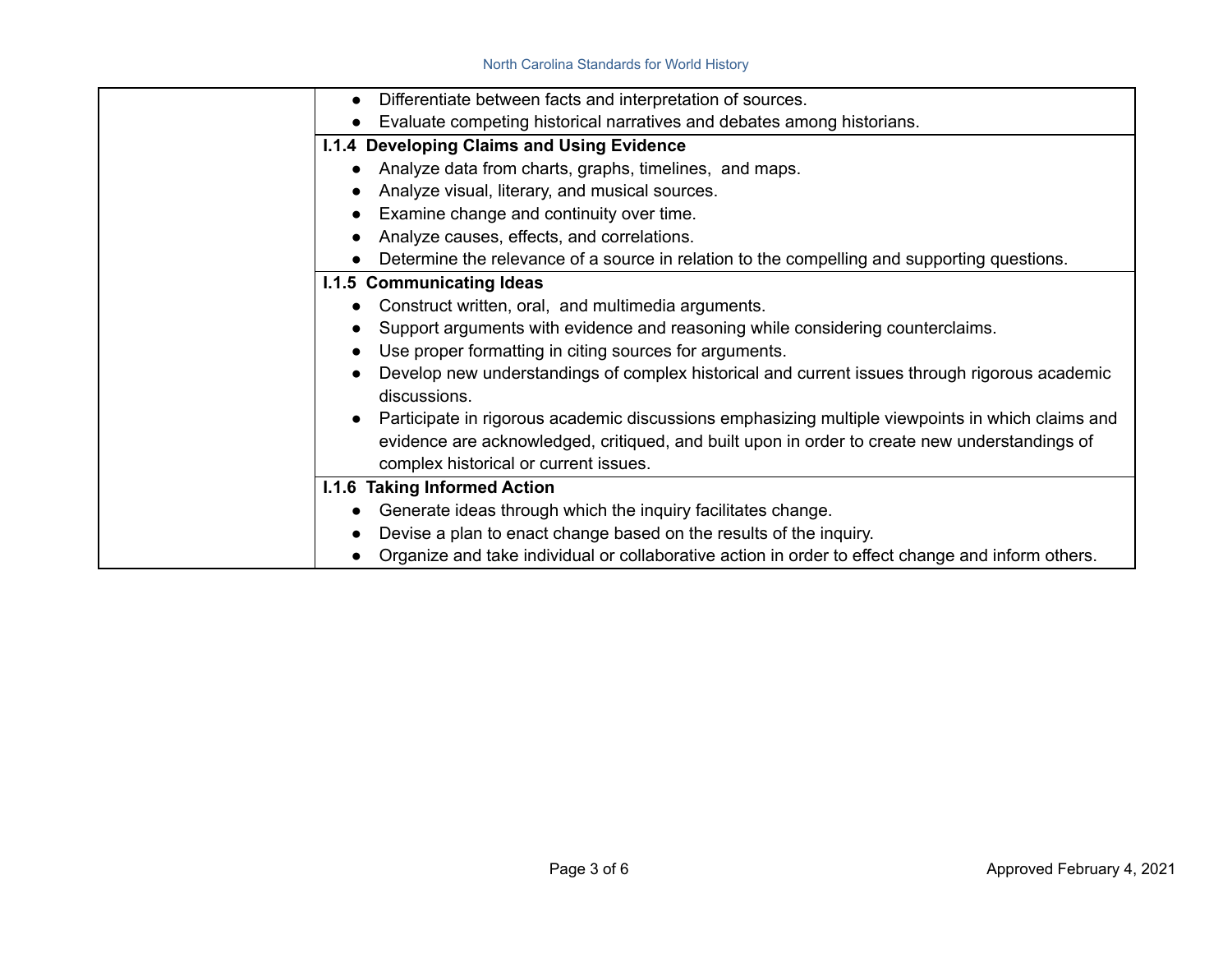| <b>Behavioral Sciences</b>                                                                                                                                             |                                                                                                                                                                                                         |  |
|------------------------------------------------------------------------------------------------------------------------------------------------------------------------|---------------------------------------------------------------------------------------------------------------------------------------------------------------------------------------------------------|--|
| <b>Standard</b>                                                                                                                                                        | <b>Objectives</b>                                                                                                                                                                                       |  |
| <b>WH.B.1</b> Analyze how<br>artistic, literary,<br>philosophical,<br>technological, and<br>scientific ideas have<br>developed and shaped<br>society and institutions. | <b>WH.B.1.1</b> Deconstruct societies and institutions around the world in terms of the ways in which they<br>were shaped by art, literature, philosophical thought, and religion, now and in the past. |  |
|                                                                                                                                                                        | WH.B.1.2 Explain the impact of scientific and technological innovations on societal change around the<br>world, both now and in the past.                                                               |  |
| <b>WH.B.2</b> Understand the<br>concept of identity in<br>historic and contemporary<br>societies in terms of its<br>development and impacts.                           | WH.B.2.1 Explain how shared values and beliefs of a culture impact national, tribal, and group identity,<br>now and in the past.                                                                        |  |
|                                                                                                                                                                        | WH.B.2.2 Explain how competing religious, secular, racial, ethnic, and tribal group identities have<br>impacted societies, now and in the past.                                                         |  |
|                                                                                                                                                                        | <b>WH.B.2.3</b> Explain the impact of global interaction on the development of national, tribal, and ethnic<br>identities, now and in the past.                                                         |  |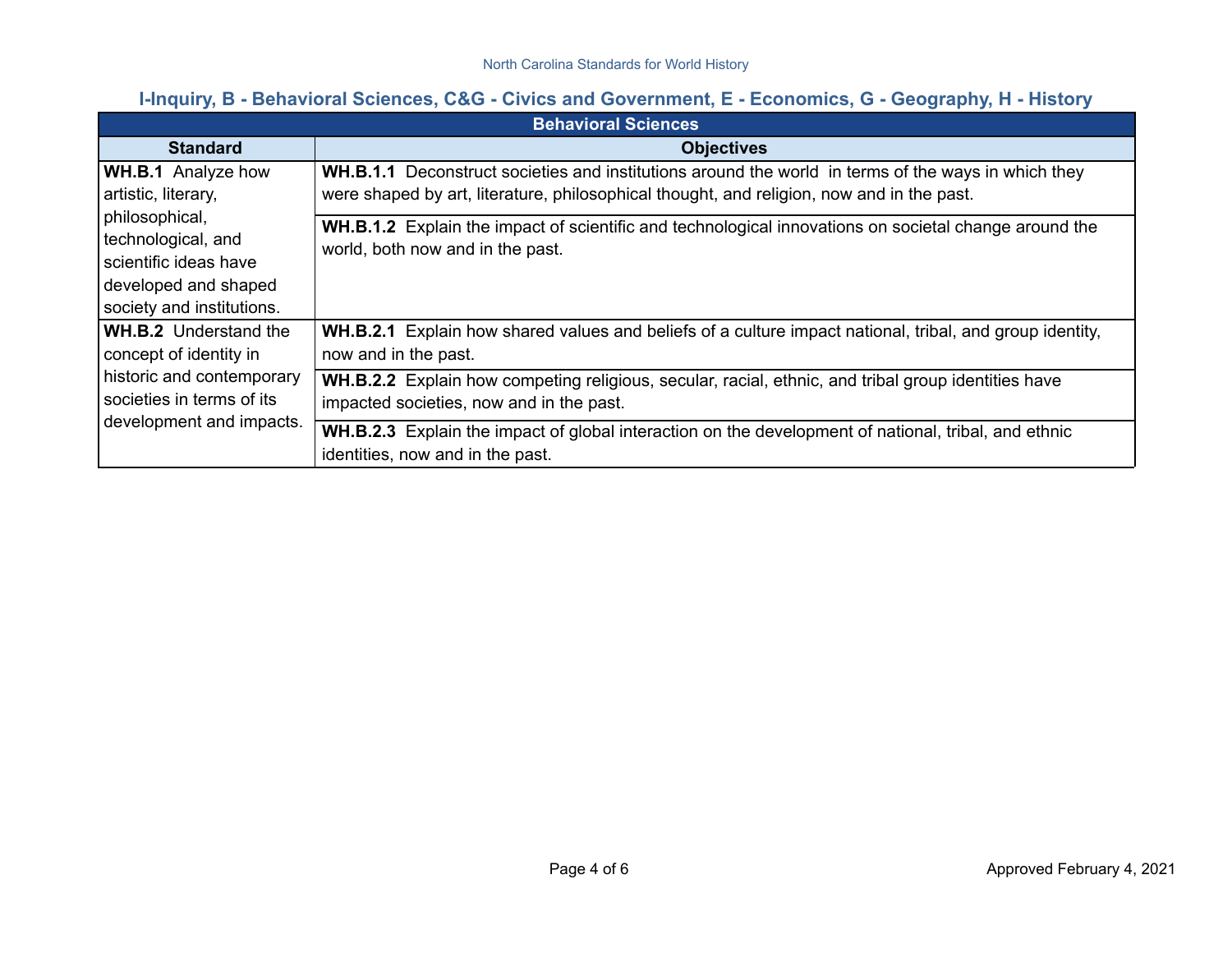| <b>Civics and Government</b>                                                                                                                   |                                                                                                                                                                                                          |  |
|------------------------------------------------------------------------------------------------------------------------------------------------|----------------------------------------------------------------------------------------------------------------------------------------------------------------------------------------------------------|--|
| <b>Standard</b>                                                                                                                                | <b>Objectives</b>                                                                                                                                                                                        |  |
| <b>WH.C&amp;G.1</b> Analyze the<br>relationship between<br>various societies and<br>government in terms of<br>freedom, equality, and<br>power. | WH.C&G.1.1 Compare ways in which individuals, groups, and governments have gained and maintained<br>power.                                                                                               |  |
|                                                                                                                                                | WH.C&G.1.2 Distinguish ways in which religious and secular leaders and political systems have used<br>power to sustain, expand, or restrict freedom and equality.                                        |  |
|                                                                                                                                                | WH.C&G.1.3 Compare various revolutions, rebellions, and movements in terms of motive, consequence,<br>and lasting impact on the freedom and equality of individuals and groups in society.               |  |
|                                                                                                                                                | WH.C&G.1.4 Compare ways racial, ethnic, and religious groups around the world have demonstrated<br>resistance and resilience to inequities, injustice, and restriction of freedoms, now and in the past. |  |
| <b>WH.C&amp;G.2 Evaluate</b>                                                                                                                   | WH.C&G.2.1 Explain how policies and treaties have led to international conflict, now and in the past.                                                                                                    |  |
| international diplomacy                                                                                                                        |                                                                                                                                                                                                          |  |
| and the policies of a                                                                                                                          | <b>WH.C&amp;G.2.2</b> Critique the effectiveness of cooperative efforts among nations, groups, and international                                                                                         |  |
| nation in terms of                                                                                                                             | organizations in resolving conflicts and maintaining international stability, now and in the past.                                                                                                       |  |
| influence on global conflict                                                                                                                   |                                                                                                                                                                                                          |  |
| and resolutions.                                                                                                                               |                                                                                                                                                                                                          |  |

# **I-Inquiry, B - Behavioral Sciences, C&G - Civics and Government, E - Economics, G - Geography, H - History**

| <b>Economics</b>                                                                                                                  |                                                                                                                                                                                      |  |
|-----------------------------------------------------------------------------------------------------------------------------------|--------------------------------------------------------------------------------------------------------------------------------------------------------------------------------------|--|
| <b>Standard</b>                                                                                                                   | <b>Objectives</b>                                                                                                                                                                    |  |
| <b>WH.E.1</b> Understand the<br>economic relationships<br>between groups and<br>nations in terms of power<br>and interdependence. | WH.E.1.1 Explain how a desire for resources has impacted the global interactions and economic<br>interdependence of empires, societies, and/or nations, now and in the past.         |  |
|                                                                                                                                   | WH.E.1.2 Explain the influence of economic interdependence on the development, interactions, and<br>transformation of empires, societies, nations, and regions, now and in the past. |  |
|                                                                                                                                   | WH.E.1.3 Compare how empires, groups, and nations have used economic decisions and policies to gain<br>or maintain power, now and in the past.                                       |  |
|                                                                                                                                   | WH.E. 1.4 Explain how economic policies have challenged international interdependence and national<br>and tribal sovereignty in various regions around the world.                    |  |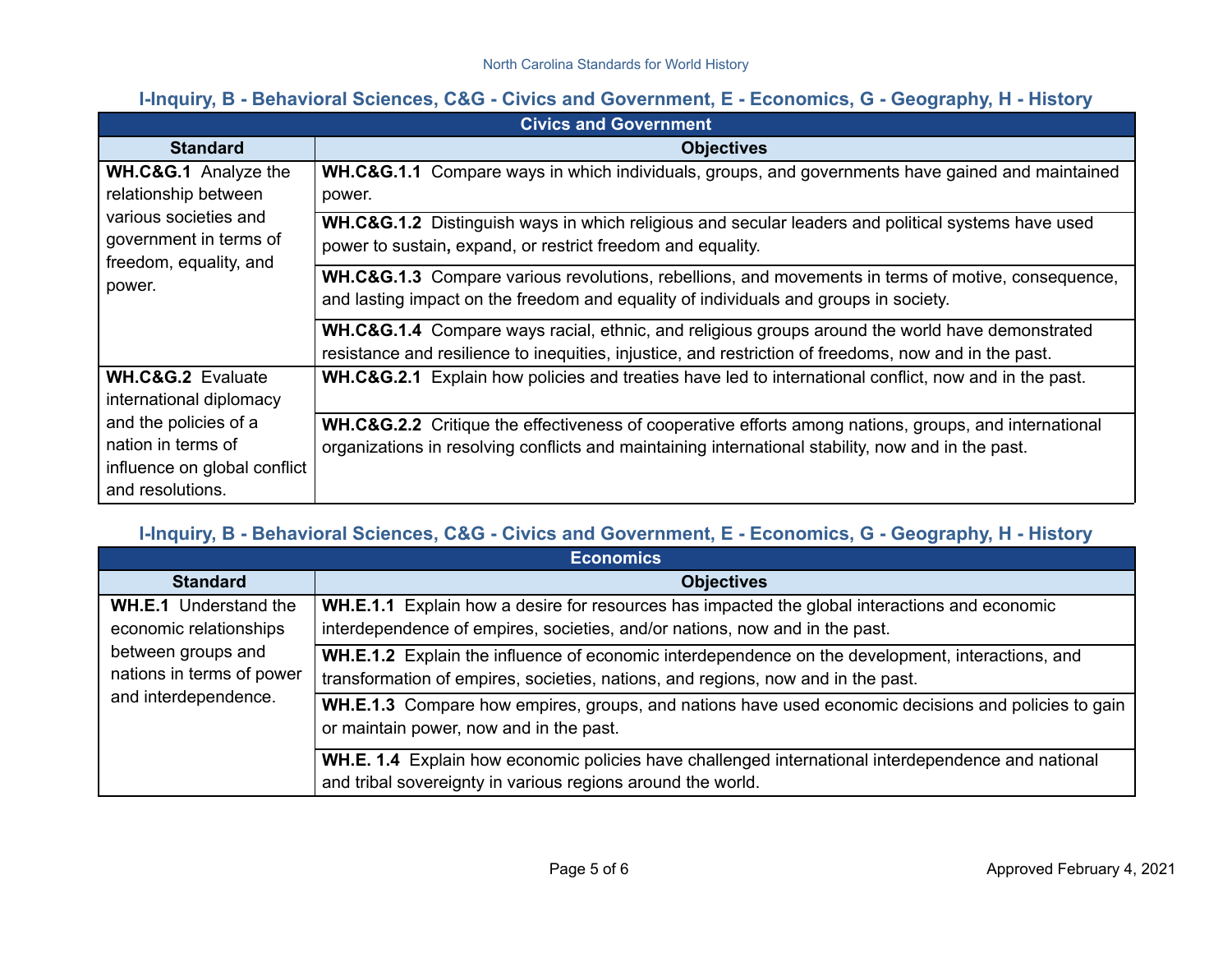North Carolina Standards for World History